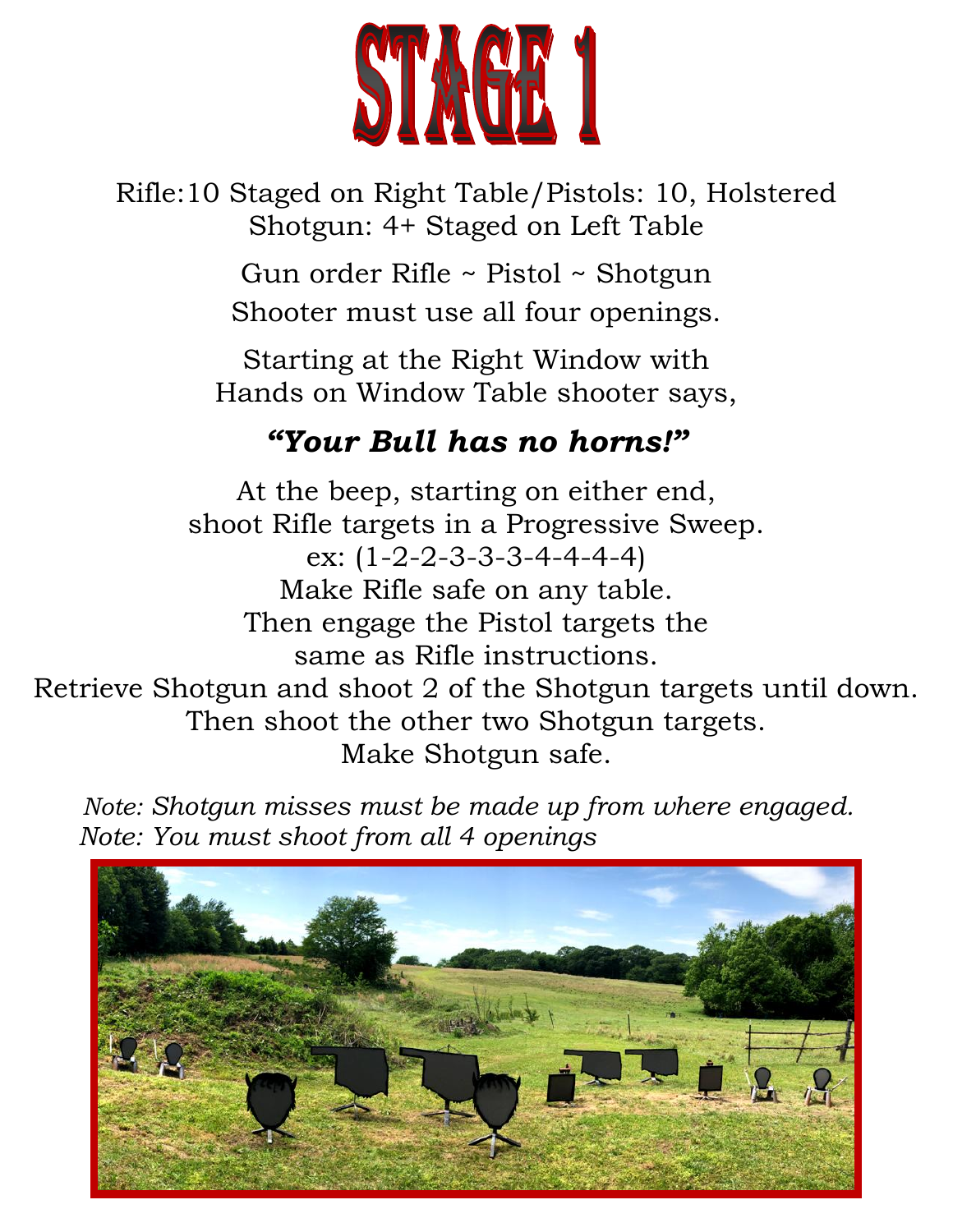

Pistols:10, Holstered /Rifle:10, on Table/Shotgun:2+ on Table

Gun order shooters choice - Rifle cannot be last

Starting with gun(s) of choice with Hands on Pistols shooter says,

#### *"He was gonna shoot me!"*

At the beep shooter will engage the targets as follows;

- Pistols: Engage targets in a 3-4-3 Sweep starting on either end.
- Rifle: Engage targets in a 3-4-3 Sweep starting on either end. Make Rifle safe on table.
- Shotgun: Engage Shotgun targets until down. Make Shotgun safe on table.

*Note: This is a Stand & Deliver Stage*

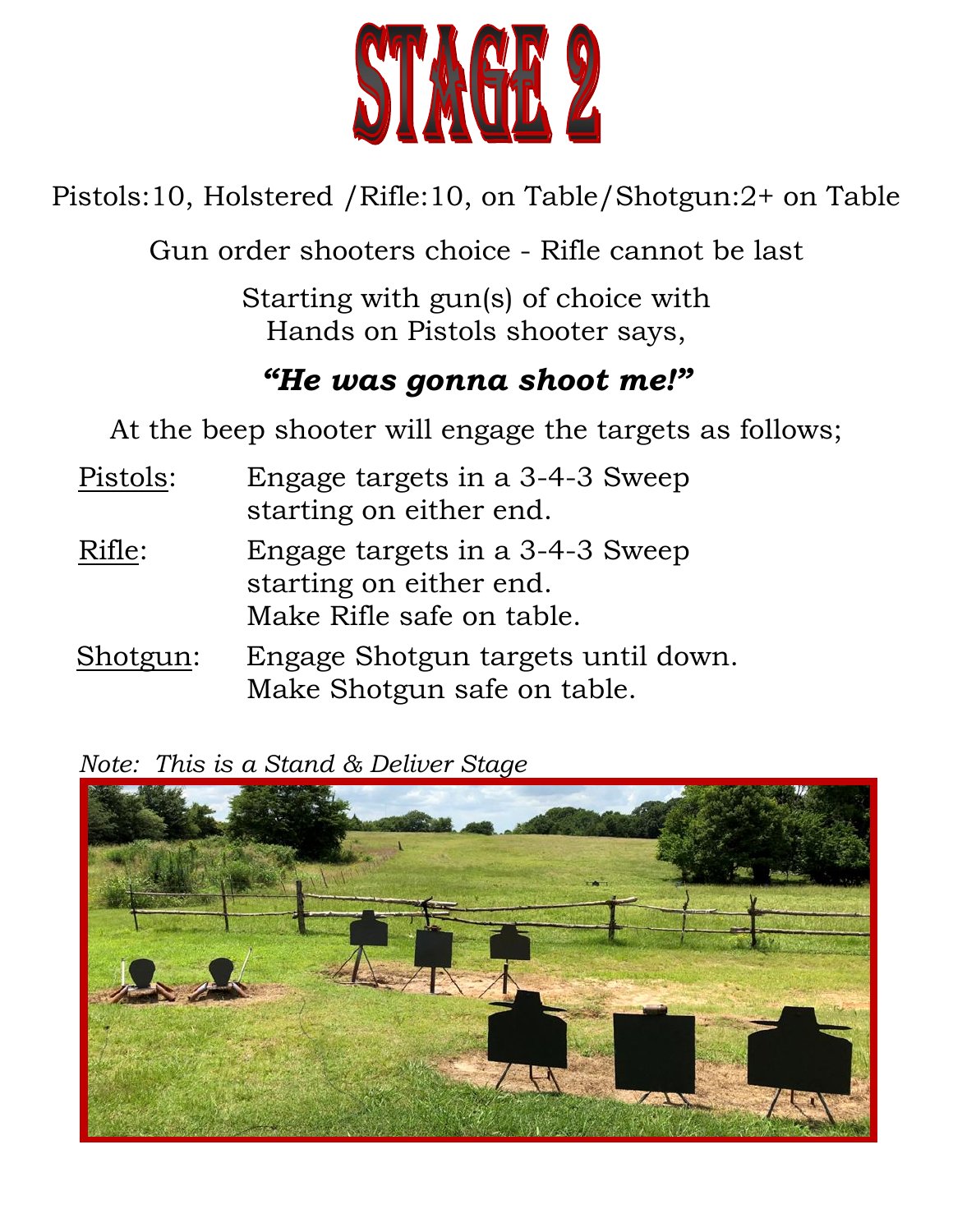

Rifle:10, Left Table/Pistols:10, Holstered/Shotgun:4+, Right Table

Gun Order is Rifle ~ Pistol ~ Shotgun

Starting behind the left table with Rifle at Ready shooter says,

## *"Meat packin' Romeo!"*

At the beep shooter will engage the Rifle targets in a Continuous Nevada Sweep starting on either end. Make Rifle safe. Move Left past the Milk Can and shoot the Pistol targets the same as Rifle instructions. Move to the Right Table and engage the Shotgun targets until down. Make Shotgun safe.



*Note: At least some part of one boot must be PAST Milk Can when shooting Pistols*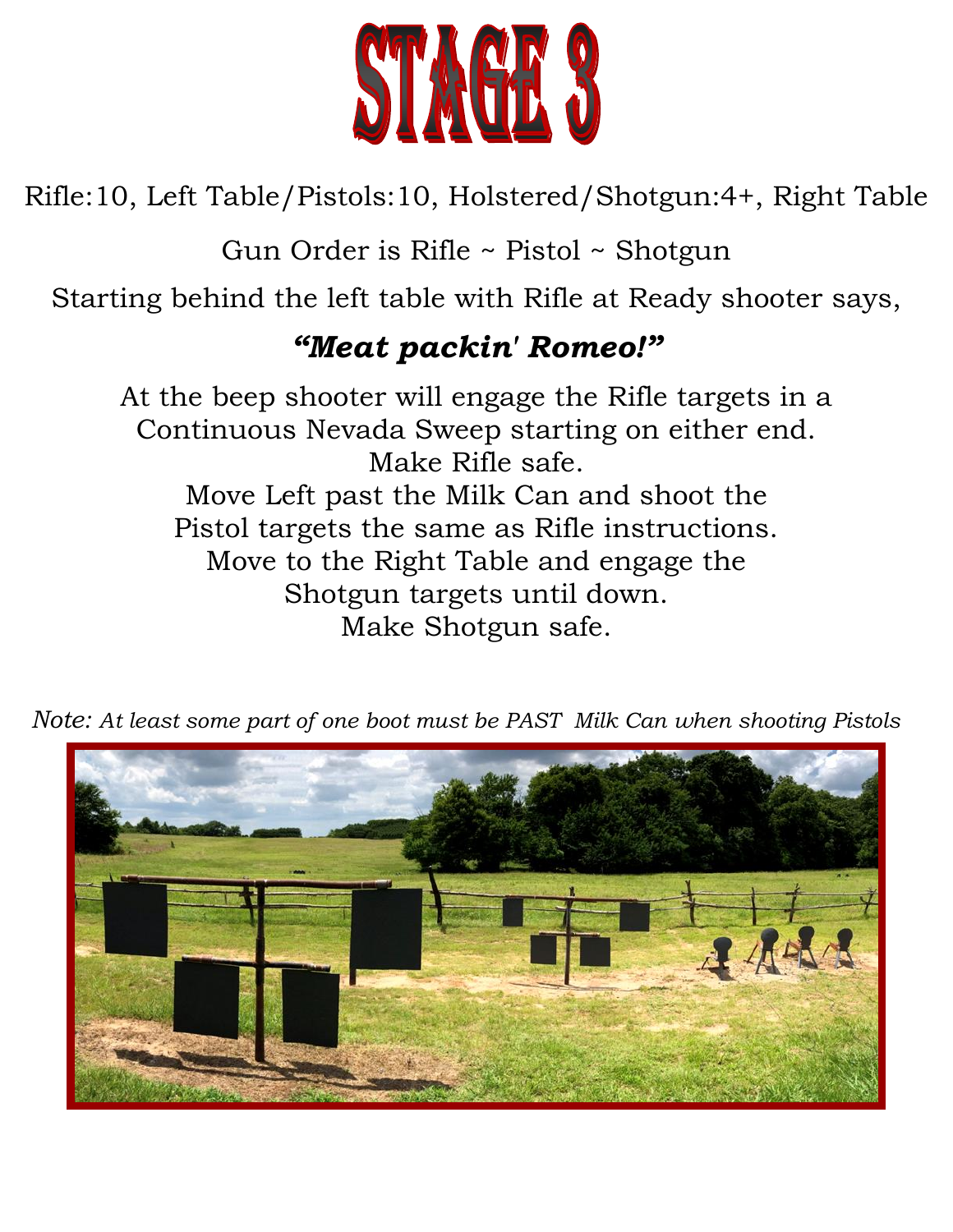

### Pistols:10, Holstered/Rifle:10, Left Table/Shotgun:4+ Right Table

Gun Order is Pistol ~ Rifle ~ Shotgun

Starting on the left side of the Post at Low Surrender shooter says,

## *"This is Longhorn country"*

At the beep shooter will engage the Pistol targets in a 1-2-1-2-3 Sweep starting on either end and repeat in the same order. ex:  $(\text{lon}1/1 \text{ on } 2/1 \text{ on } 1/1 \text{ on } 2/1 \text{ on } 3)$ Retrieve Rifle and shoot the Rifle targets the same as Pistol instructions. Make Rifle safe on either table. Knock down Shotgun targets. Make Shotgun safe

 *Note: Shooter must be on the left side of the post when shooting Pistols*

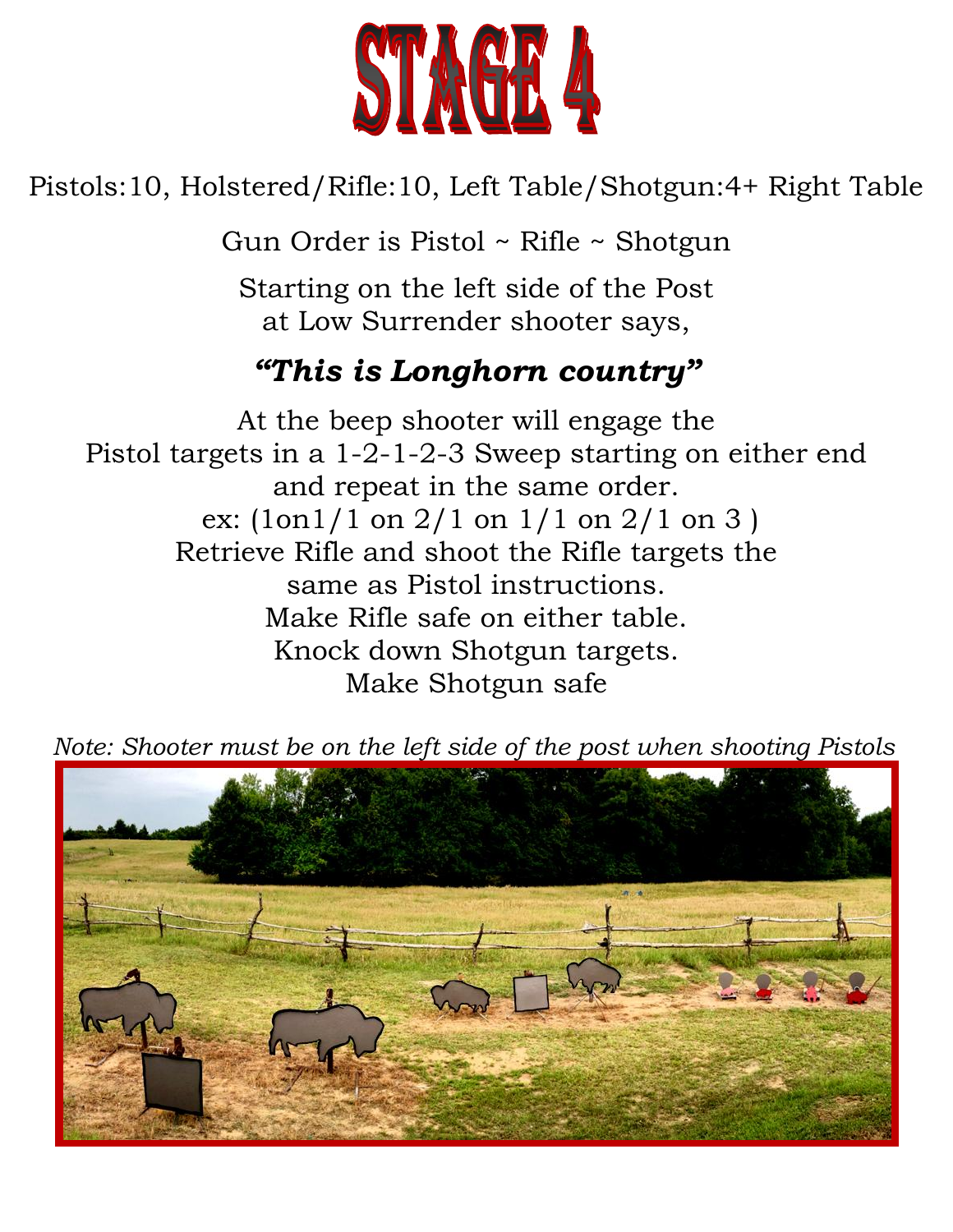

Rifle:10, Left Window/Pistols:10, Holstered/Shotgun:4+ Right Window

Gun Order is Rifle ~ Pistol ~ Shotgun

Starting in the Left Window with hands on Vertical Window Frame shooter says,

#### *"Start runnin'!"*

At the beep shooter will engage the Rifle targets in a 1-1-3 Sweep in one direction (Vertical or Horizontal) and then repeat in the other direction. (Both sweeps can start on either end) Make Rifle safe. Move to DOORWAY and shoot the Pistol targets the same as the Rifle instructions.

Retrieve Shotgun and knock down the Shotgun targets. Make Shotgun safe.

*Note: Starting position is Hands on Vertical Window Frame. Note: Pistols must be shot from the Doorway*